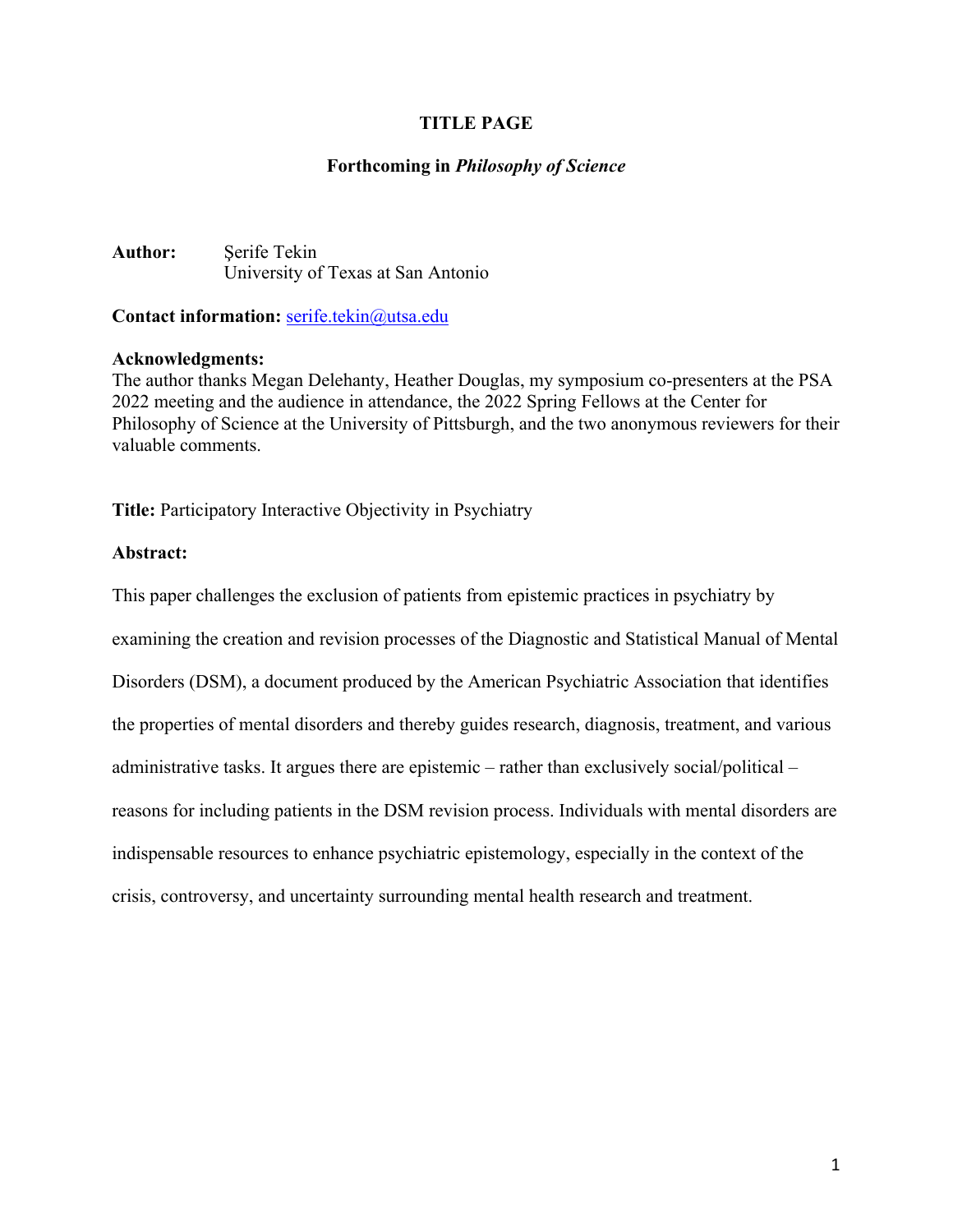#### **Participatory Interactive Objectivity in Psychiatry**

#### **1. Introduction**

As a branch of both science and medicine, psychiatry draws on a variety of scientific and medical practices to glean information about the properties of mental disorders and thereby enable their diagnosis and treatment. These include scientific research on mental disorders, such as stem cell research for unpacking mechanisms underlying schizophrenia, clinical drug trials, or case studies for depression treatment. Simply stated, the goal is to develop effective interventions into mental disorders. While the first-person reports of individuals with mental disorders provide irreplaceable resources for investigating the properties of mental disorders and designing interventions, dominant psychiatric frameworks have not systematically included patients in scientific inquiry. I challenge this problematic epistemic exclusion in the context of the creation and revision processes of the Diagnostic and Statistical Manual of Mental Disorders (DSM) – a primary classificatory schema developed by the American Psychiatric Association (APA) to identify the properties of mental disorders and used as a guide for research, diagnosis, and various administrative tasks. Part 2 outlines the development process of the series of DSMs; part 3 examines APA's position that the inclusion of patients in the DSM's epistemic practices would impede psychiatry's goal to be objective. Part 4 demonstrates that the notion of objectivity operant therein is insufficiently developed. Part 5 develops an alternative view, Participatory Interactive Objectivity (PIO), according to which patients' inclusion is necessary for objectivity in psychiatry. Taking cues from feminist epistemology, feminist philosophy, and science and technology studies, I argue knowledge about mental disorders must be generated by a community of experts, including those with training-based expertise and those with experience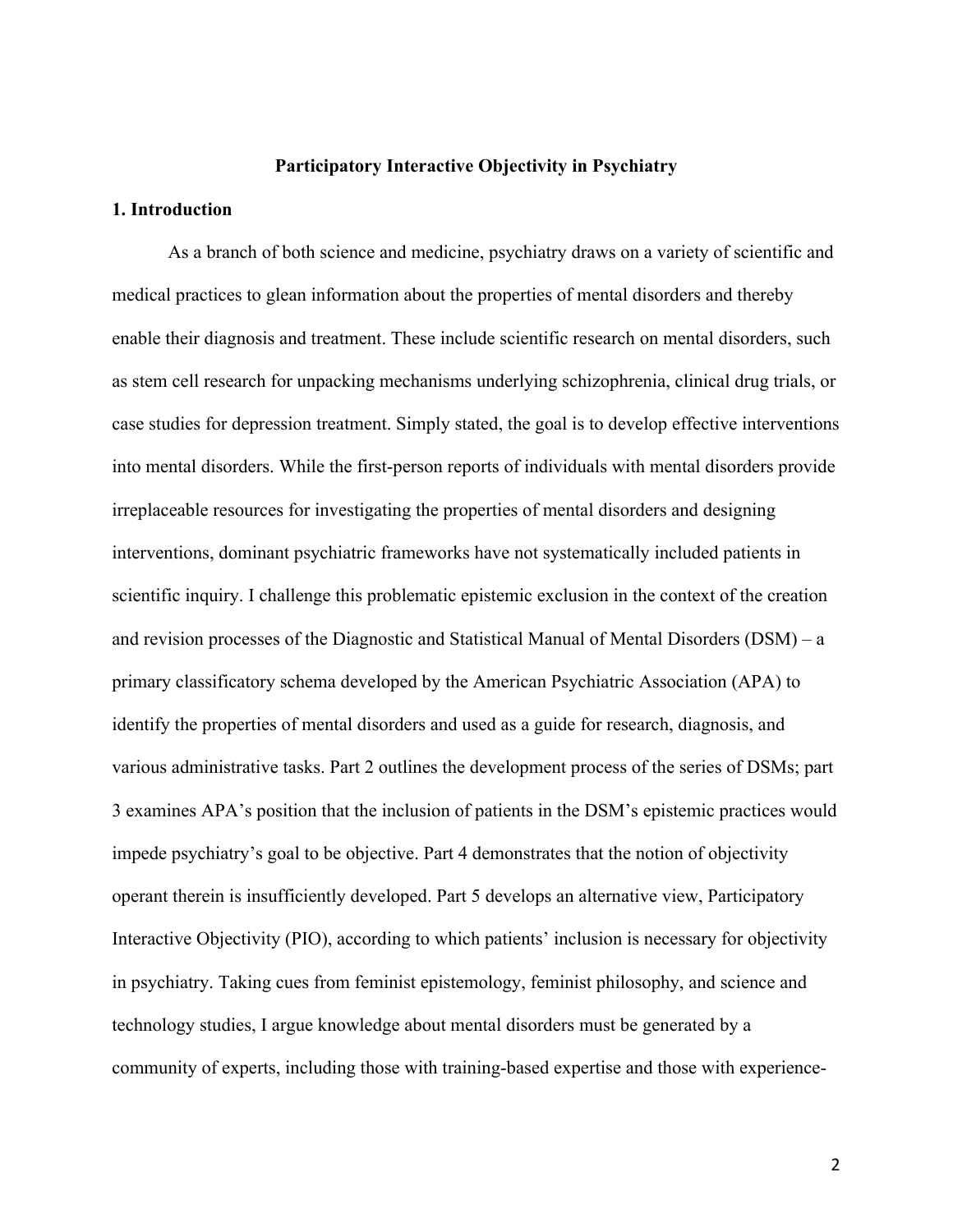based expertise (Collins and Evans 2002). Engagement between different kinds of experts would allow a diversity of standpoints to go through a process of transformative criticism (Longino 1990), enhancing objectivity while also increasing public trust in the DSM (Bueter 2021).

### **2. DSM Creation and Revision Process**

Created by the APA, the DSM is the primary classificatory framework for mental disorders. With a mandate to serve "clinical, research, and educational purposes," it expands knowledge on mental disorders (APA 1994; 2013). In addition to clinical contexts where decisions about mental disorder treatments are made, DSM criteria are used to select subjects for research and clinical trials, to apply for and receive research funding, to educate health professionals, and to provide a uniform language across different settings. Since its inception in 1952, the DSM has been regarded as a *work-in-progress*; the idea was to continue to improve/revise the diagnostic criteria in light of the most recent scientific research with guidance from experts.

The DSMs have historically been developed and revised in the following manner. The APA selects a task force to guide the process from the members of the APA. The membership of the task force has evolved over time; however, members have mostly been psychiatrists. For example, in DSM-I, psychiatrists and neurologists, in collaboration with the military, were in charge, as the manual was created for statistical purposes to determine who was fit to serve in the Korean War (APA 1952; Grinker 2010). In DSM-II, the military was excluded, but the rest of the group remained the same (APA 1968). Starting with the DSM-III<sup>1</sup>, the task force committee

 $1$  One reason for this was the effort to make the DSM more evidence based and scientifically valid, as the DSM-I and the DSM-II frameworks were heavily criticized for their psychoanalytic orientation. For more on this, see Grinker (2010); Tekin (2019).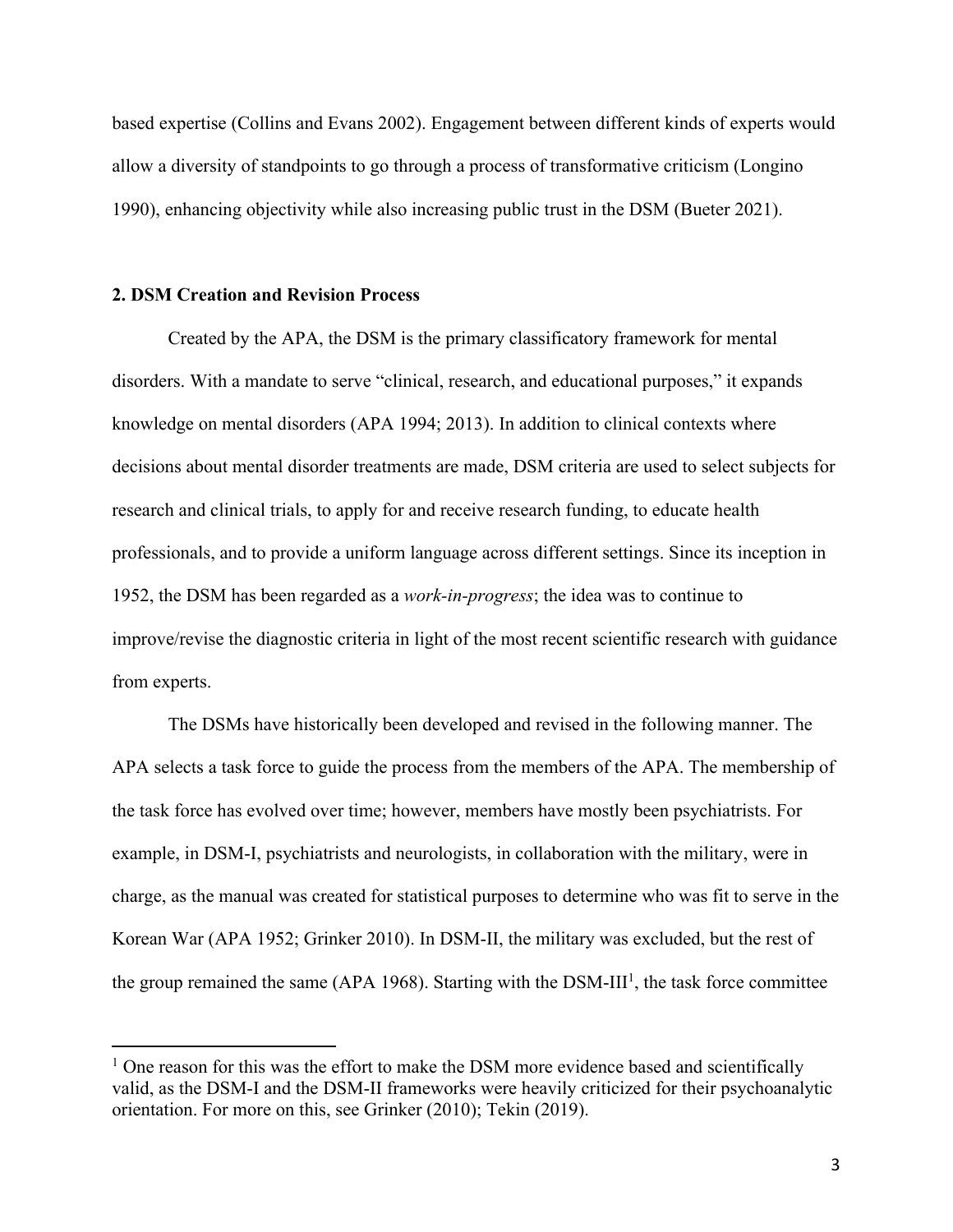membership remained the same, but the APA collected input for the diagnostic criteria, not only from APA-affiliated psychiatrists but also from scientists and practitioners in other stakeholder organizations, including the American Psychological Association, Association of Women Psychiatrists, and American Psychoanalytic Association (APA 1980; 1994).

 The designated task force works closely with various working groups who are also mostly psychiatrists. Working groups specialize in various disorders and engage in research and clinical trials to determine how to best classify mental disorders. This collective epistemic practice, which can be thought of as an epistemic ritual (Solomon 2015), ultimately results in the DSM task force's final decisions on the categories of mental disorders. Throughout the history of the DSM development, patients<sup>2</sup> have never been included in this process as "subjects" who generate research on mental disorders. A review of the members of the DSM task forces and working groups listed in the introductions of the DSMs – from the DSM-I to the DSM-5 – shows patients have *never* been part of the decision-making process; i.e., they have never been members of the DSM task force or members of a working group (APA 1952; 1968; 1980; 1994; 2013). To the extent that they were part of the DSM's research into mental disorders, they have almost always been simply the "objects" of investigation, e.g., when recruited for clinical trials. It is also important to note that in DSM-III and DSM-IV, the APA highlights that it sought the "advice of *experts* in each specific area under consideration" (APA 1994, xv; my italics). "Experts" in the DSM language refer to scientifically trained researchers or clinicians with recognized degrees who treat individuals with mental disorders. During the DSM-5 revision

 $2$  I use the word "patient" to refer to the individual who is in a position of need due to the distress she is experiencing and who seeks help from a professional to address her condition. I recognize that "patients" are not homogenous, and some prefer being referred to as client/survivor/expatient. For my purposes in this article, I use these terms interchangeably.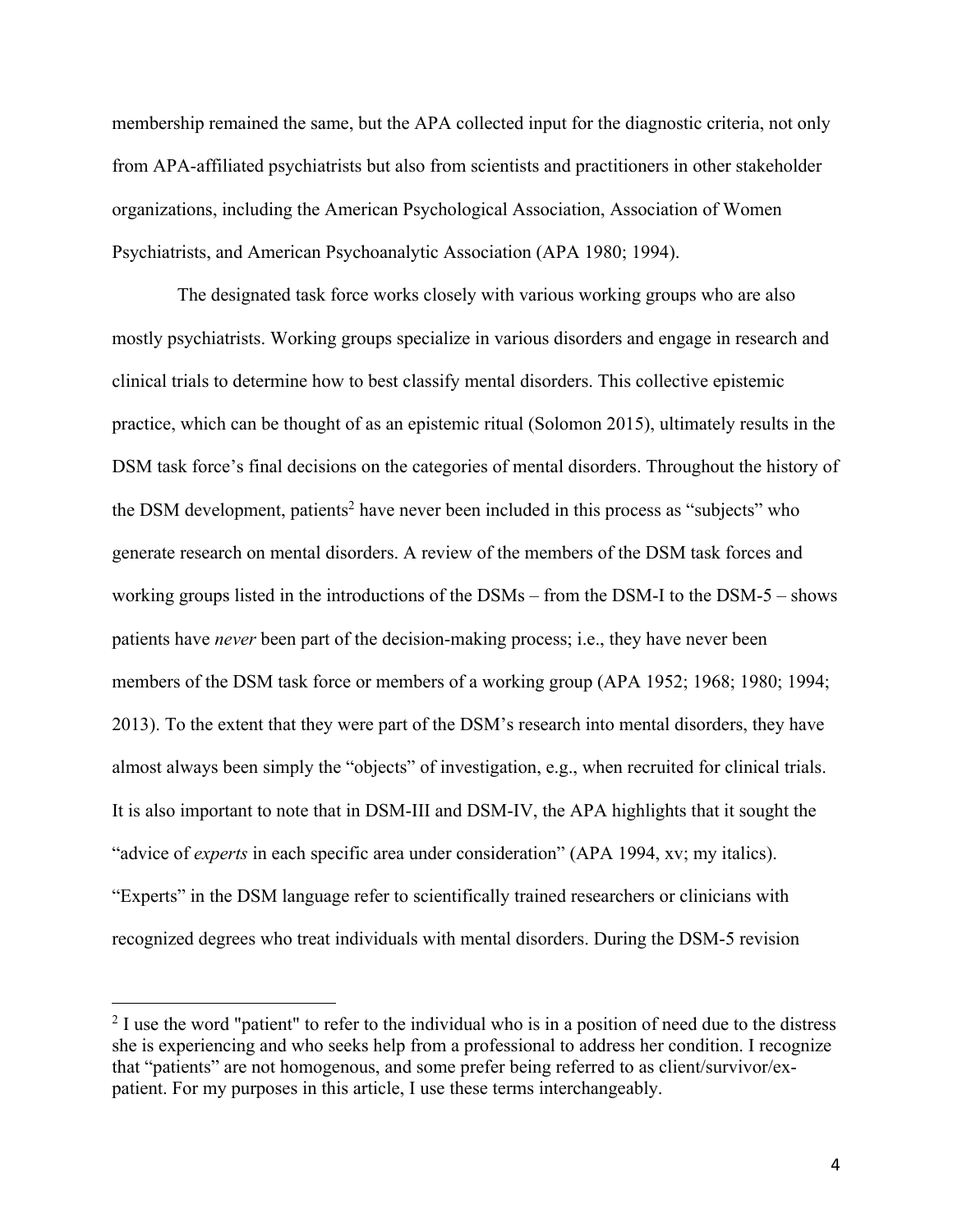process, there were calls to the APA to include patients, by involving them in the decisionmaking process about the diagnostic criteria. However, this was not accepted by the DSM-5 Task Force, on the grounds that patient inclusion would reduce objectivity in the scientific process.

#### **3. DSM-5, Patient Inclusion and Objectivity**

Prior to the publication of DSM-5, various groups, including patients, caregivers, mental health activists, advocacy groups, philosophers, and clinicians, invited the APA to involve patients in the revision process by making them members of the task force or working groups. Most calls cited social and political reasons for inclusion. Some invoked the need for the process to be democratic and thus include all stakeholders, i.e., members of the public with a direct interest in the diagnostic criteria, such as patients and their families (Sadler and Fulford 2004). Others approached it from the perspective of patient advocacy and emphasized the need "for scientific experts to review their nosological recommendations in light of rigorous consideration of consumer experience and feedback" (Stein and Phillips 2013). Still others argued the DSM was facing a crisis of public trust and needed to increase the integration of patients into the revision process to address the issue (Bueter 2021).

Epistemic and ethical reasons were also cited. Some clinicians argued patients bring a different perspective to the conversation on psychiatric classifications because they can report on their subjective experiences, and this would enable mental health professionals to be more empathetic (Flanagan, Davidson, and Strauss 2010). The DSM-5 Task Force appeared sympathetic to the social and political reasons, as it acknowledged the potential benefits of patients' inclusion in the DSM creation process; however, the Task Force thought the time prior to the publication of DSM-5 was too limited for an elaborate engagement with patients. It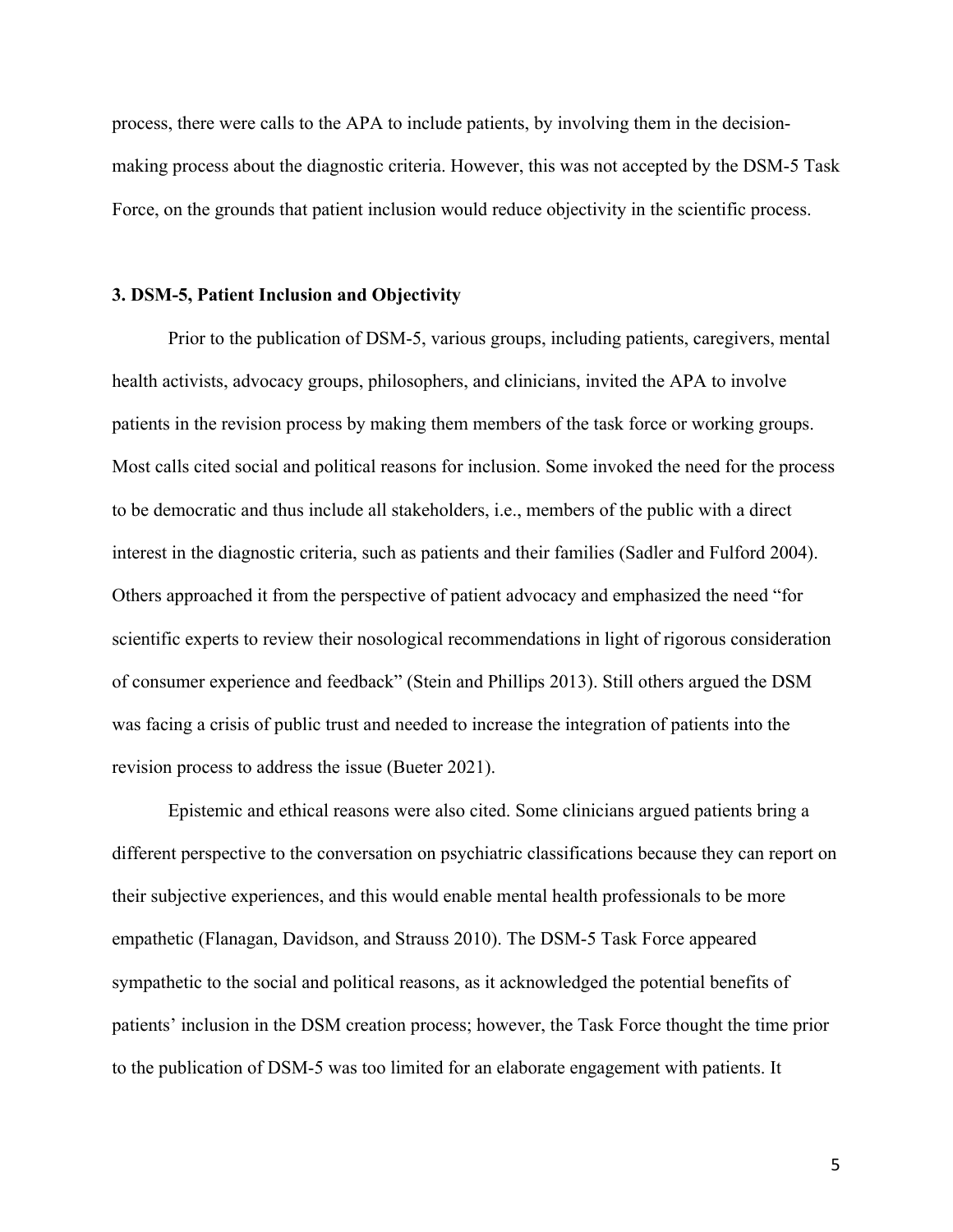suggested the APA's call for feedback from the public through an online forum on DSM-5 was a positive step towards including patient input, insofar as patients are also members of the general public.

Note that in the DSM-5 Task Force's response, patients' potential contributions to DSM-5 were framed as having the same value as that of the general public – the ability of their unique standpoint, as those directly encountering mental disorder, to improve the diagnostic criteria for mental disorders was dismissed. In fact, the DSM-5 Task Force members had epistemic concerns about patient inclusion. They thought the "subjectivity of the data" coming through patients' reports conflicted with psychiatry's desire to establish itself as an objective form of inquiry (Regier et al. 2010). To explain why patients were not invited to be a part of the DSM-5 revision process, the Task Force stated the following:

We recognize that subjecting criteria to patient review may allow  $DSM-V<sup>3</sup>$  to draw a more complete and clinically meaningful picture of disorders based on individual experiences... of patients.... Integrating objective diagnostic criteria and patientsubjective data may serve to enhance the therapeutic alliance, since it could assist the clinician in better understanding the source of an individual patient's distress, not simply the clinician's preconceived assertions about what a given diagnosis is and is not. By definition, subjectivity is variable from person to person, therefore making it impossible to develop definitive criteria that would apply to every disorder (Regier et al. 2010, 309).

<sup>&</sup>lt;sup>3</sup> Before DSM-5 was published, it was referred to as "DSM-V," following the numbering norms of previous DSMs. Yet it was published as DSM-5. The quotation comes from a statement prior to the publication of DSM-5.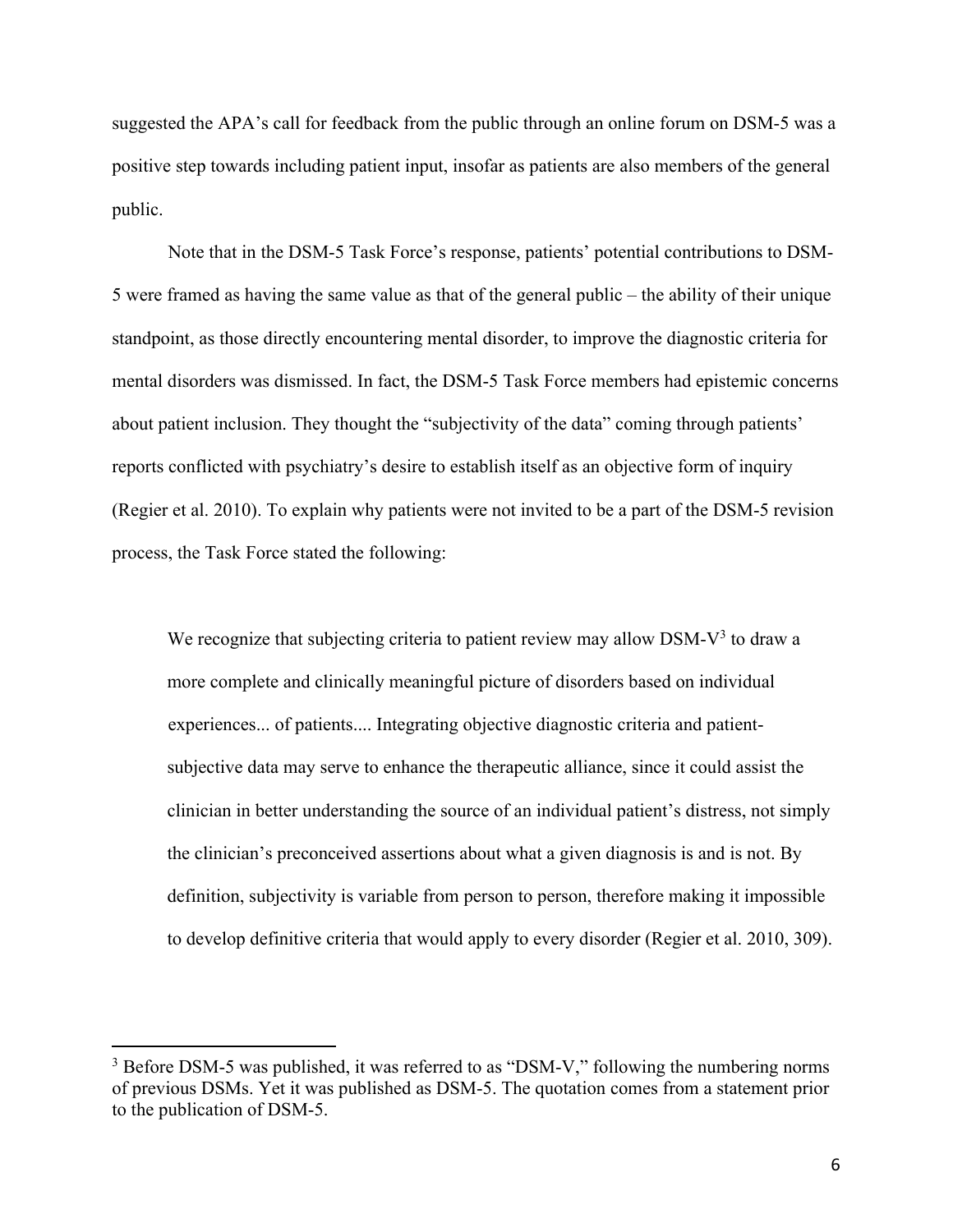Regier et al. do not define precisely what they mean by "objective" or "subjective" in the context of the DSM creation, but I formulate possible interpretations in the following section. For now, let me emphasize that following the statement above, DSM-5 was published without patient input; patients were not included in the task force or the working groups. Nor were they invited to provide systematic feedback *by virtue of their status as patients*.

### **3.1. Assumptions of Objectivity in the DSM**

Focusing on Regier et al.'s (2010) article on patient inclusion, I unpack two assumptions about objectivity, using Heather Douglas's taxonomy of objectivity in science (Douglas 2000). These assumptions are (i) *objectivity as the opposite of subjectivity* and (ii) *objectivity as concordance.* Both are reminiscent of the logical positivistic notion of objectivity, and neither fits the purposes of inquiry in psychiatry.

According to logical positivism, knowledge is based either on logical reasoning or empirical experience. When the objectivity of scientific knowledge is evaluated, the focus is on the outcome of scientific inquiry. Justifiable evidence constitutes observational data, enabled when scientists adopt a "view from nowhere" perspective to the phenomenon under investigation. The detachment reflects the value neutrality of scientific knowledge. Thus, in this view, science is objective to the extent that it is detached from researchers' perspectives and values, and evidence is grounded on impartial (third-person) observational data verified by the world. Otherwise stated, objective science is considered impartial, value-neutral, and uncontestable.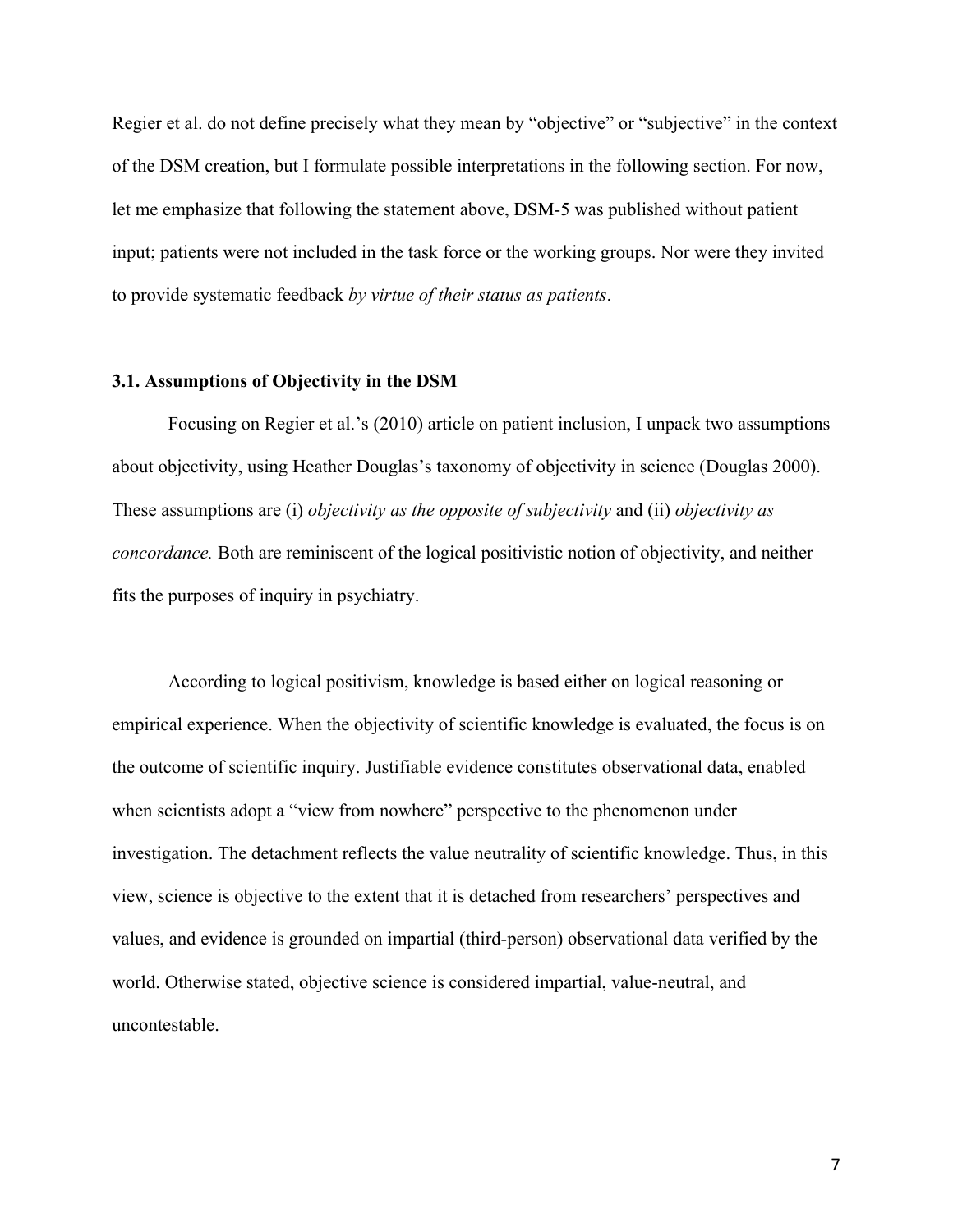One of the methods of scientific inquiry adopted by logical positivists to attain this goal is operationalism. Operational definitions characterize an otherwise complex scientific phenomenon by defining its features in a way that easily lends itself to scientific measurement and analysis. Operationalism was adopted in the DSM formulation, starting with DSM-III, with observable signs and symptoms becoming the defining features of mental disorders.4

In the DSM-5 Task Force's statement above, the first assumption about objectivity is the consideration of (i) *objectivity as the opposite of subjectivity* (Regier et al 2010). In the citation, "objective diagnostic criteria" and "patient-subjective data" are juxtaposed. Their relationship is framed as complementary; working together, they "serve to enhance the therapeutic alliance" and "assist the clinician in better understanding the source of an individual patient's distress" (Regier et al 2010). Although not explained, "objective diagnostic criteria" seem to refer to the symptoms (observed by the patient) and signs (observed by others) of mental disorders, as, starting with DSM-III, symptoms and signs were considered observable features of mental disorders, with the same phenomenon consistently appearing across different settings. What seems to be the main difference between "objective diagnostic criteria," and "patient-subjective data," then, is whether the encounter with mental distress is directly reported from the third person perspective, such as the clinician, through observation (objective diagnostic criteria), or from the first-person perspective (patient-subjective data). "Patient-subjective data" seem to be patients' first-person reports about their experiences, and "objective diagnostic criteria" seem to be third-person reports.

<sup>4</sup> For more on logical positivist influence on the DSM, see Tekin (2019); Tabb and Schaffner (2014).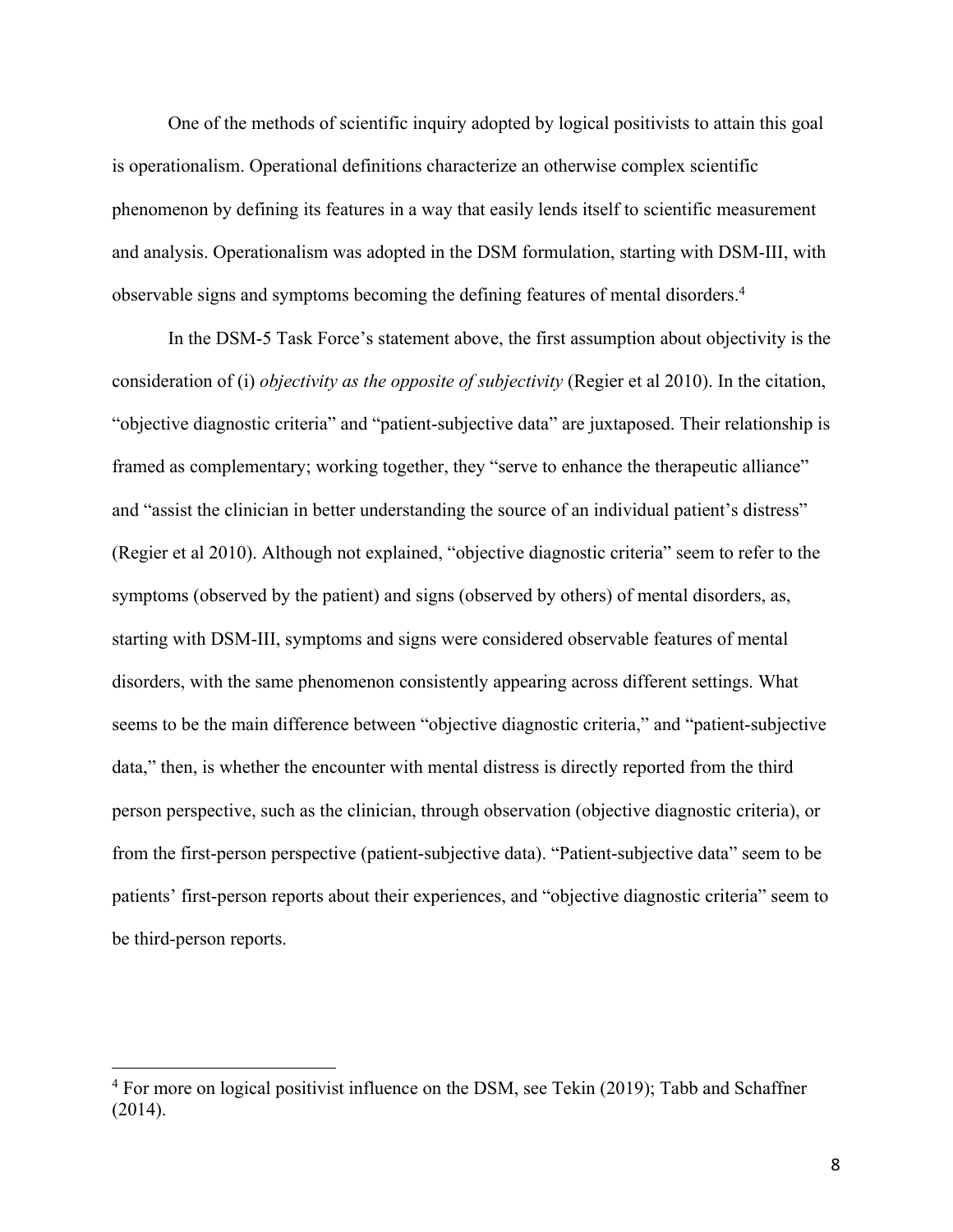The conception of objectivity as the opposite of subjectivity is reminiscent of the positivistic view that science is only objective if its observations and theories reflect a view from nowhere, independent of scientists' subjective perspectives. Thinking of objectivity as the opposite of subjectivity is a limited interpretation of complex concepts used in myriad ways in scientific practices and philosophy of science (Douglas 2000). Douglas argues that conceiving objectivity as the opposite of subjectivity represents a kind of "detached objectivity," with an attempt to maintain a metaphorical "distance" or "detachment" between "the knower and the subject" (Douglas 2004). Such detachment or distance is thought to keep the individual observer from being overly invested in a particular outcome or fearing another, thus biasing/spoiling her understanding of the phenomenon in question. In the positivistic view, science should be based on impartial or third-person observations, not "subjective" or first-person perspectives.

In the above statement, when the DSM-5 Task Force raises questions about using "patient-subjective data" by citing variability from person to person, it seems to want diagnostic criteria to be "detached" and "impartial," with a distance between the knower and the subject. Such impartiality or detached perspective on mental disorder is assumed to be only possible through the third-person observations of clinicians, hence the preference for "objective diagnostic criteria." However, the subject matter of the science in question – psychiatry – is mental disorder, a phenomenon that directly affects the subject in question. Patients' perspectives on their own experiences are not only constitutive of mental disorders but are also epistemically indispensable in identifying the properties of mental disorders to develop treatments – the main goal of psychiatry as a scientific and medical discipline.

We have to understand what each subject is experiencing to determine if her experience is a typical feature of the mental disorder in question. So, the "subjective" reports in the

9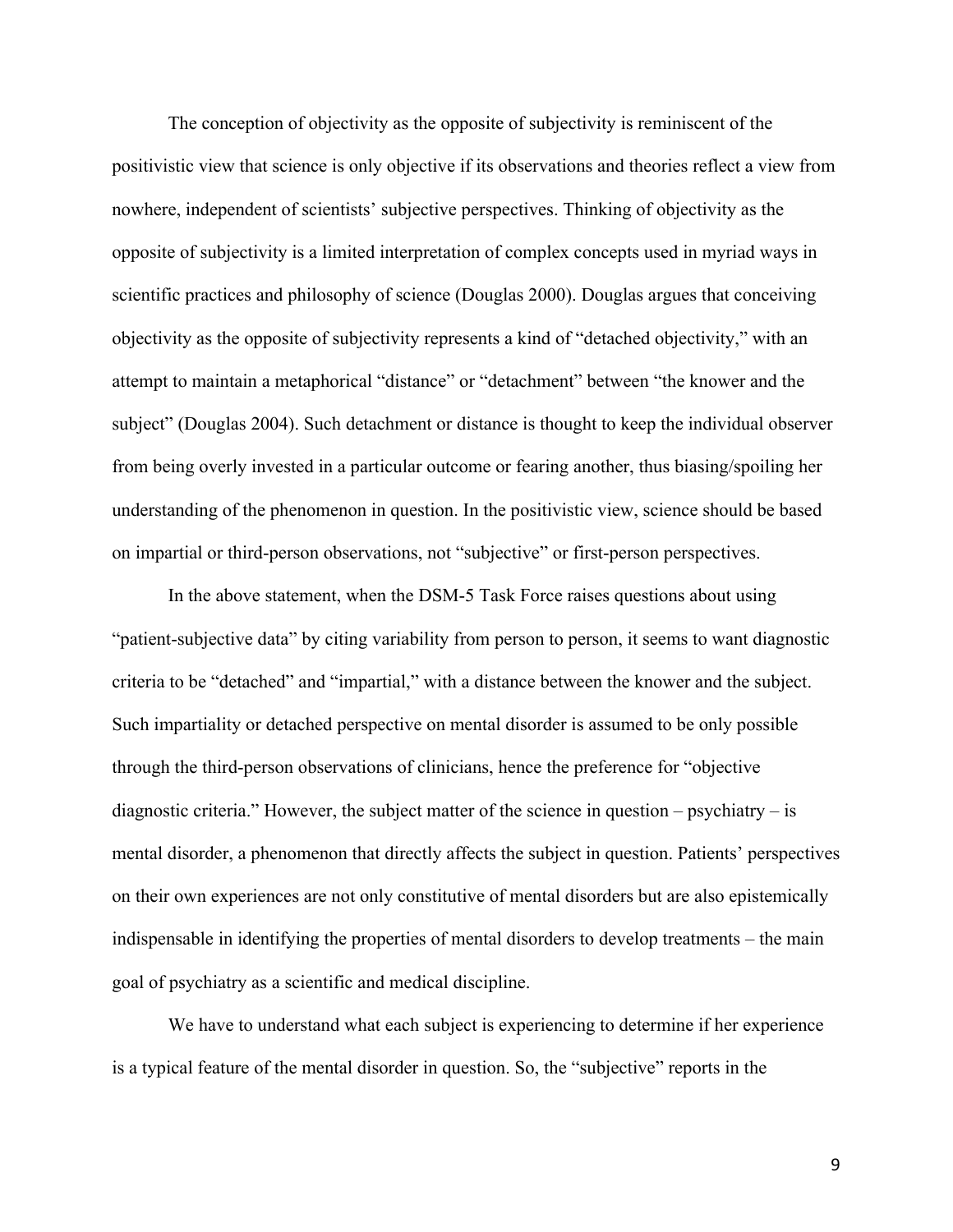knowledge production process cannot be construed as ancillary to the knowledge possessed by medical professionals; rather, these subjective standpoints are necessary for a fine-grained objective understanding of mental disorders. Subjectivity and objectivity are not opposites; the former is necessary for the latter. We must strive for a pluralism that combines patients' perspectives with those of medical professionals and researchers to acquire knowledge in psychiatry.

The second assumption is *(ii) objectivity as concordance.* As seen in the DSM creation and revision processes, the goal is to reach agreement between trained experts. When the DSM-5 Task Force expresses worry about patient involvement, it questions "whose subjective point of view is to be considered." If more than one patient is reporting on experiences of illness or the social context, whose experience must be taken as representative? Various reports on the same disorder, e.g., PTSD, may very well be contradictory.<sup>5</sup> The Task Force's worry is that no single perspective will have the uncontested agreement of all participants. It seems concerned about how to square expert judgments with patient judgments. The DSM-5 Task Force is interested in attaining what Douglas calls "concordant objectivity," which requires the agreement of all involved experts with the perspective offered. Concordant objectivity leaves no room for interaction, debate, or conversation among participants.

The assumptions apparent in the Task Force's concerns about patient inclusion, i.e., *objectivity as the opposite of subjectivity* and *objectivity as concordance*, do not align with psychiatry's goal as a branch of medicine and science. Psychiatry's target of inquiry is mental disorder, and this is necessarily encountered by a subject. Therefore, engaging with patients'

<sup>5</sup> See Anne Marie Gagné-Julien on the value-free ideal of science and psychiatry (Gagné-Julien 2021).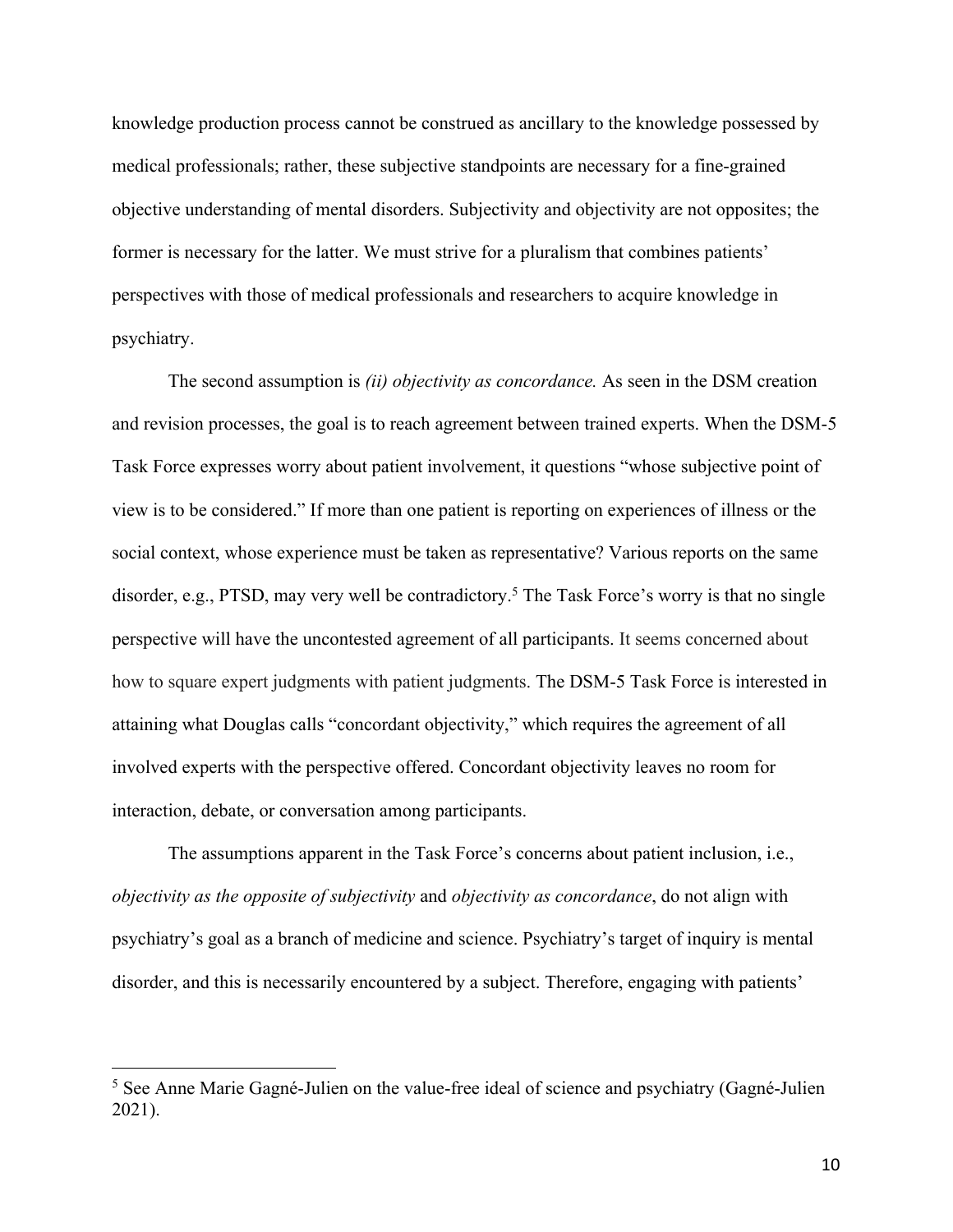perspectives on their experiences is integral to arriving at knowledge. Patients' accounts of their encounter with mental disorder (subjective) are directly relevant for making sense of the phenomenon, thus obtaining a more accurate picture of both the nature of mental disorder and its treatment. In addition, expecting to arrive at a concordant account, wherein the judgments of all experts in the process concur on a particular observation, is not a plausible expectation. The phenomenon under investigation is mostly unknown, rich, and complex. This requires and invites conversation, interaction, and even conflicts between those who encounter and those who treat mental disorders. In fact, the very inclusion of differently trained experts in the current DSM creation process shows that the process of inquiry is interactional, collaborative, and critical, not uncontested concordance with a certain viewpoint.

In what follows, I propose and develop Participatory Interactive Objectivity (PIO) to address the kinds of concerns raised by the DSM-5 Task Force, especially those that involve adjudicating multiple perspectives of patients and psychiatrists. PIO, guided by feminist epistemologists' conception of objectivity, better fits the goals of psychiatric inquiry and can establish venues within which to settle disagreements between patients and psychiatrists in the DSM deliberation process.

## **4. Participatory Interactive Objectivity in Psychiatry**

Participatory Interactive Objectivity (PIO) takes psychiatry to be a form of social epistemology, i.e., a collective enterprise shaped by a variety of scientific, medical, and testimonial practices that aims to develop knowledge on effective treatments for mental disorders. Building on feminist philosophy of science, it conceptualizes science as a community activity and takes this social feature of science to be necessary for the objectivity of scientific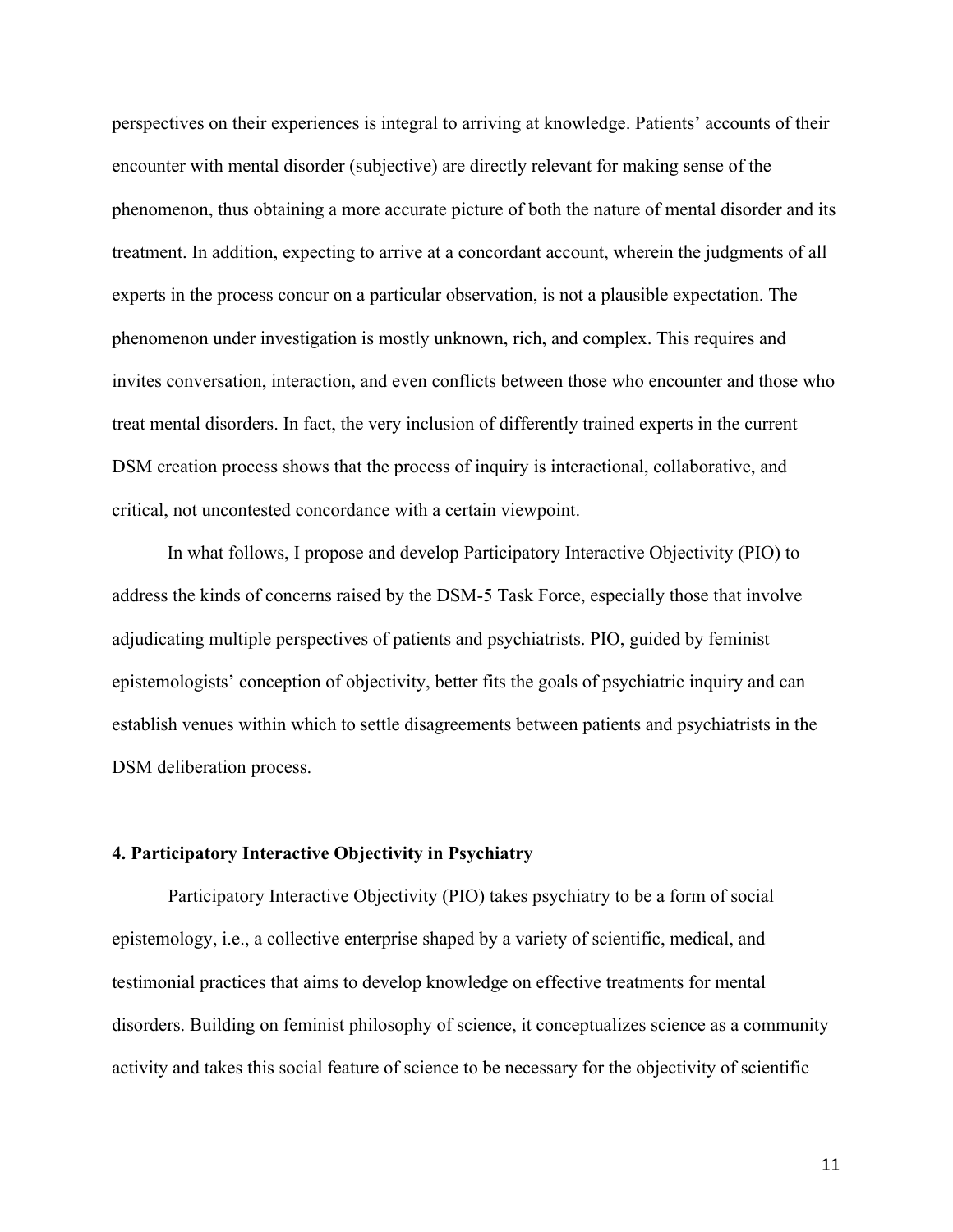inquiry. PIO highlights the value of procedural objectivity and includes individuals with a firstperson encounter with mental disorder in the community of knowers and knowledge generators in psychiatry, thus expanding the notion of expertise to include both the professionals trained in psychopathology and those with experiential knowledge. PIO leaves behind "objectivity as the opposite of subjectivity" and "objectivity as concordance" because they do not reflect the nature of inquiry in psychiatry. Instead, PIO sees objectivity as a participatory and interactive negotiation process.

Scientific knowledge must not be understood as the "simple sum of finished products" of individual scientists, but as the product of collaboration and critical engagement among a plurality of scientists (Longino 1990). The social nature of scientific activity leads to the mechanism of transformative criticism, i.e., a process that facilitates the adjudication of values if they jeopardize the objectivity of science. For example, peer review of scientists' work in the publication process allows a body of knowledge to be scrutinized by a group of experts. Thus, including a diversity of scientists in the knowledge production process, along with the mechanism of transformative criticism, makes procedural objectivity possible (Longino 1990). The DSM creation/revision process, aimed at generating knowledge about mental disorders, is guided by a community of scientists, i.e., members of the DSM task force who are psychiatrists trained in psychopathology, as well as those in working groups who coordinate research on mental disorders and make recommendations on diagnostic criteria to the task force. Thus, the process is designed to be collaborative and critically engaging. The argument for the inclusion of patients in the community of knowers and critical engagers is a natural extension of this process; to ensure objectivity in psychiatry, we must recognize and encourage the social process of

12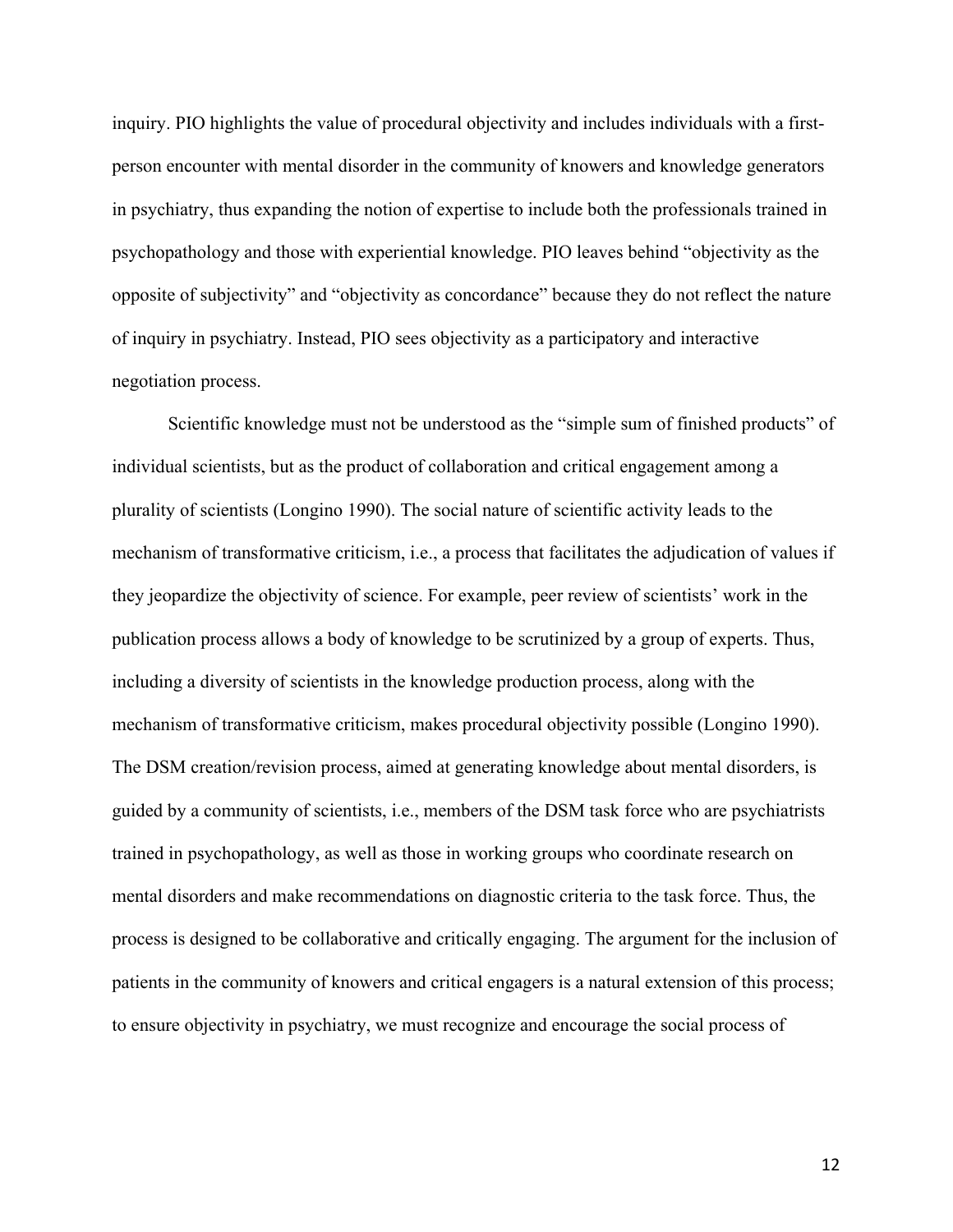attaining knowledge and include not only the professionals with training in psychopathology but also those with first-hand experience.

When it comes to the scientific investigation of mental disorders through the creation/revision of diagnostic criteria, should patients' input carry the same weight as that of psychiatrists and other scientific and clinical experts? After all, in her discussion of transformative criticism, Longino says scientists are the ultimate decision makers, even though she highlights the importance of having a diverse community of scientists, representing different viewpoints. Perhaps Longino herself may be reluctant to advocate including patients in the scientific decision-making process, as they are not scientists.

While PIO departs from Longino's discussions of transformative criticism and objectivity in its promotion of the inclusion of patients (i.e., non-scientists), it is consistent with Longino's contextualism in so far as it promotes viewing science as practice by highlighting the importance of paying attention to the nature of the scientific practice at hand. Because the unknowns of mental disorders are still greater than the knowns, we have to commit to the practice (rather than the products) of psychiatric research as it unfolds. If we pay attention to the nature of research in psychiatry, the inclusion of patients in the group of researchers working on mental disorders is necessary for epistemic reasons. Psychiatry is an intervention-oriented science; its main goal is the discovery of the scientifically relevant properties of mental disorders that yield successful explanations, reliable predictions, and effective interventions. To discover and then investigate these features, it is necessary to adopt a trilateral strategy (Tekin 2016), where we examine not only the clinical and scientific work on mental disorders but also the first-person reports of those experiencing them. Taken together, these epistemic resources may help develop interventions, as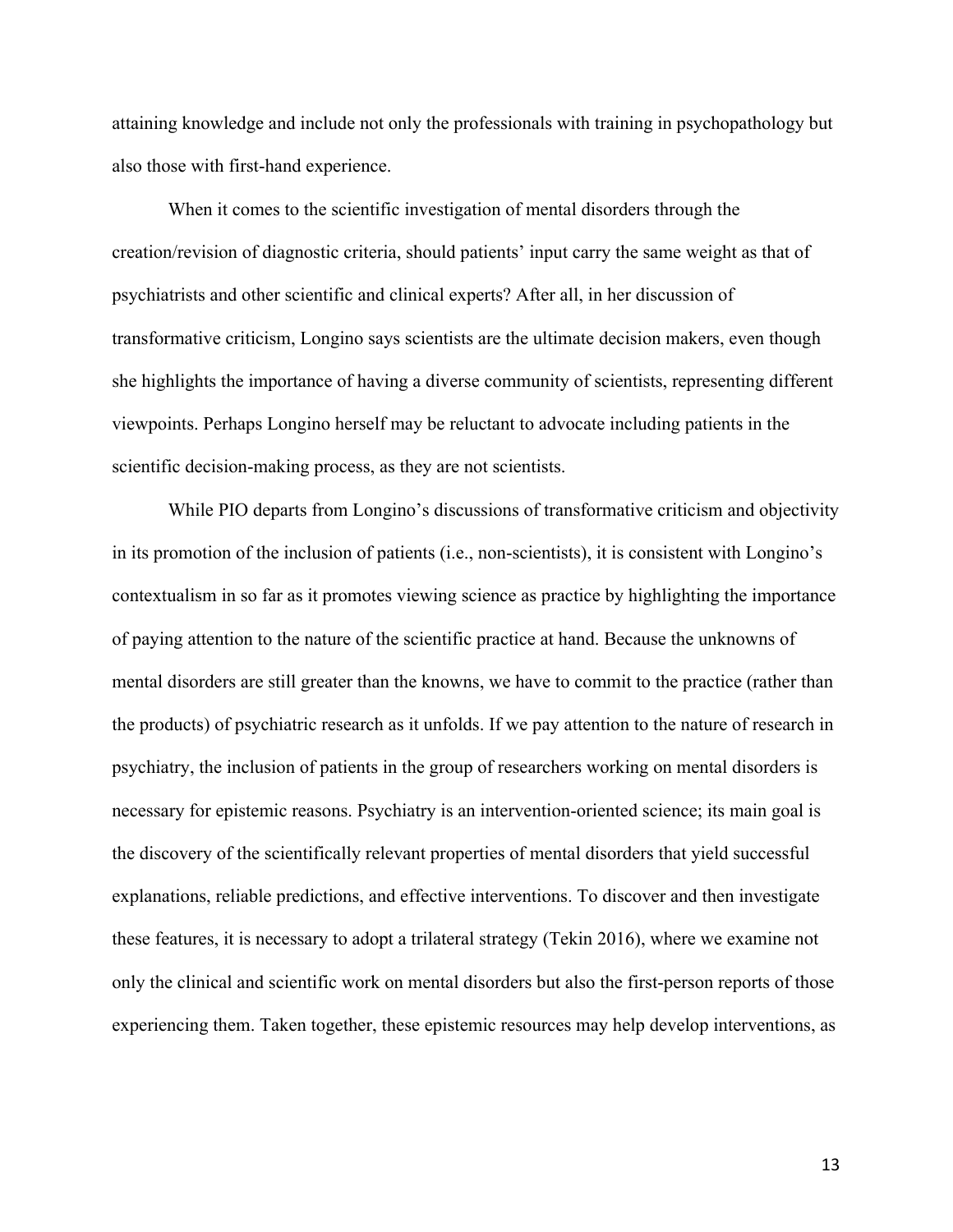they may disclose the underlying causes, suggest their effective treatment, and clarify what it is like to have a mental disorder.

The inclusion of patient perspectives allows us to engage with different types of evidence that might be overlooked in conventional case-reporting scenarios. For example, it is important to know the nature of schizophrenia and the kind of interventions that are helpful through the perspectives of clinicians, but it is also important to gather data from first-person reports. Thus, what I am proposing here is to expand the community of knowers in research in psychiatry to include patients. Patients offer a special kind of expertise on mental disorders; they are "experts by experience" (Collins and Evans 2002).

Thinking of patients as experts by experience requires recognition that knowledge is situated, and the social location of agents enhances or limits what we know (Wylie 2015). Patients have tacit and experiential knowledge that is not shared by clinicians or psychiatrists. Their mental disorders and their diagnoses shape the material conditions of their lives and the conceptual resources through which they represent and interpret these experiences. Their perspectives on the properties of mental disorders will give us access to their embodied experiences and allow us to contemplate which ways of labelling or framing these experiences will be more conducive to treatment.

Consider what patients bring to the table. First, those who have been living with mental disorder can expose the orientational challenges (Tekin 2014) of mental disorders, including their symptoms and the context in which they emerge, possibly revealing patterns previously missed by clinically trained experts. Second, patients possess information about potential responses to different treatments, such as psychotropic medications or psychotherapy. Third, they understand how mental disorders affect their interpersonal relationships and the reactions of

14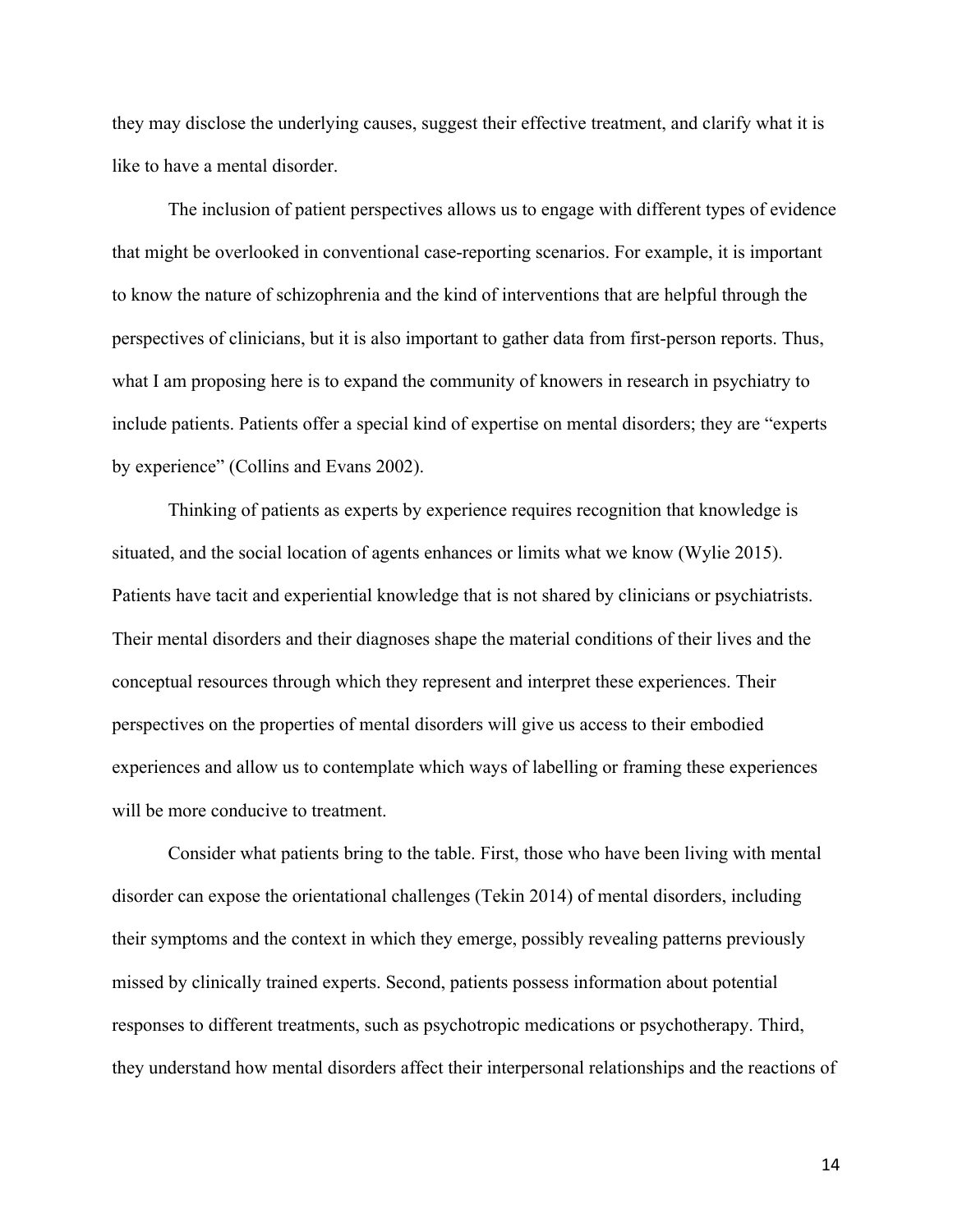others to their illness. Fourth, they know how the scientific frameworks that label their mental disorder (e.g., their DSM diagnosis) affect their self-concepts (Hacking 1995; Tekin 2011). Fifth, the ways their illness are narrated in the larger culture influence their conceptual resources in understanding and responding to their conditions. Finally, those who have developed a good quality of life despite their illness have a good grasp of the resources required to cope with disruptions in their daily lives (Tekin and Outram 2018). Given the wealth of patients' perspectives, their inclusion can only benefit the process of knowledge production in psychiatric epistemology.

In the context of the DSM in particular, this means refining the categories of mental disorders in light of patient input. For example, one of the symptoms of schizophrenia listed in the DSM is "affective flattening, alogia, or avolition," defined as lacking interest in social relationships (APA 2013). However, patients with schizophrenia report that it is not so much about lacking interest in social relationships; rather, they point to an intense desire but perceived inability to initiate and build such relationships (Parnas and Henriksen 2014). As this example suggests, including patients in the DSM revision process would help make the disorder descriptions more representative of the patients' lived experiences.

Now that we have established who must participate in the knowledge generation process in psychiatry, a second question concerns what kind of "objectivity" psychiatry should strive for, at least in the context of the DSM, if we were to say it is not "the opposite of subjectivity" or a product of "concordance". According to PIO, a diverse group of experts which includes both patients and psychiatrists should be members of the DSM task force and its working groups. This means they must establish a shared decision-making process through which they can deliberate each other's standpoints, perspectives, and proposals and then make decisions.

15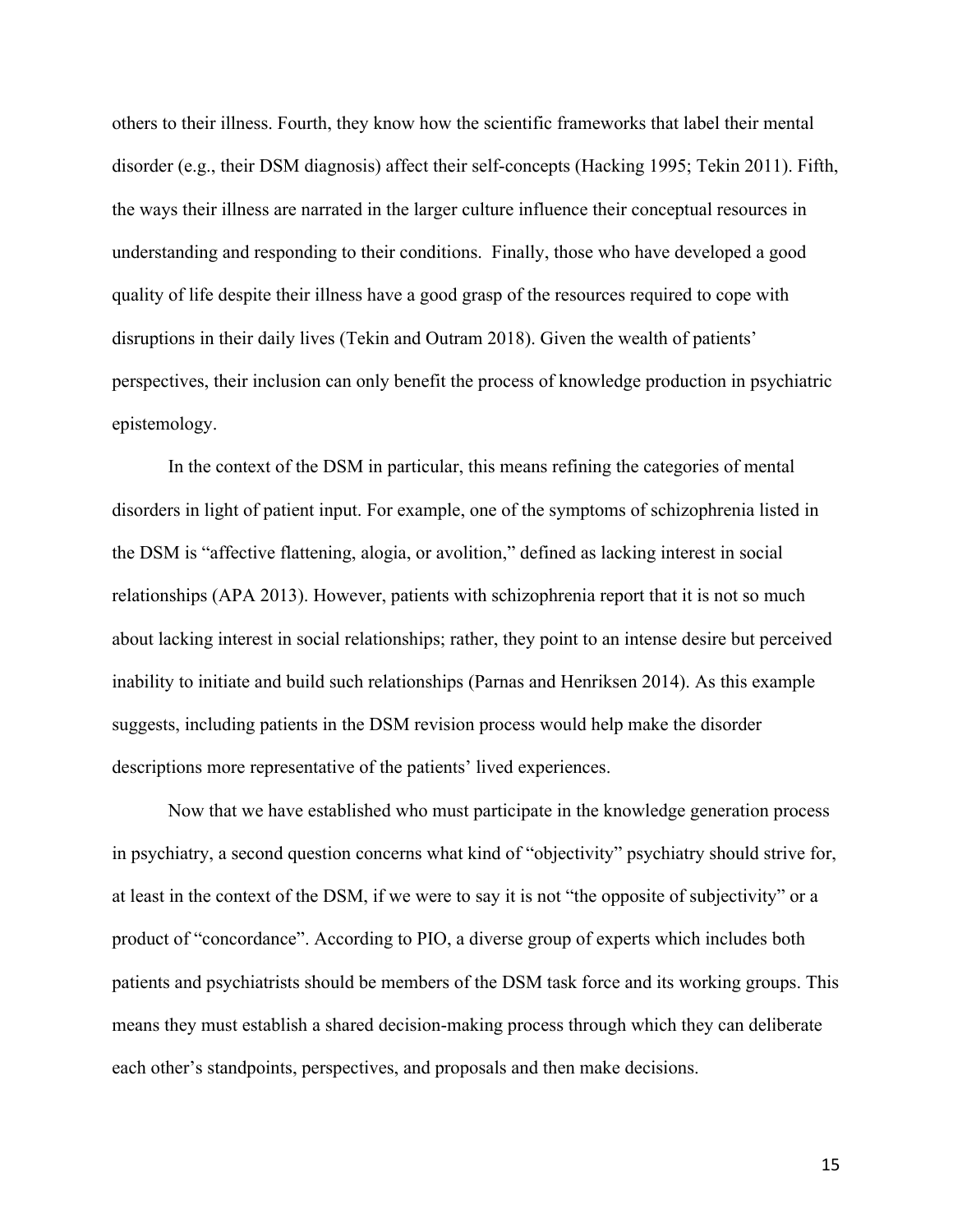Instead of thinking of objectivity as the opposite of subjectivity and striving for a concordance of viewpoints, we must embrace group discussion and disagreement. Participants in the DSM revision process must be invited to argue with each other and to ferret out the sources of their disagreements. The clinically trained experts and the patients, i.e., experience-based experts, can scrutinize each other's hypotheses and evidential reasoning, thereby limiting the intrusion of subjective preferences into the DSM revisions. This means that neither intersubjective agreement nor consensus will be necessary; rather, shared norms of agreement must be established (in advance) to determine how conflicts and disagreements will be resolved. It is beyond the scope of this paper to establish what those norms may look like, but existing models of shared decision-making processes in other fields of citizen-engaged scientific practices can serve as models (e.g., Whyte 2018). For example, we must consider the values that must be a part of this process, including, but not limited to, the need for both trained experts and experience-based experts to trust the other party has a meaningful epistemic contribution to make and remain open to criticism. In the end, including patients in the DSM development process will enhance psychiatric epistemology, by encouraging transformative criticism and ensuring different points of view are part of the scientific decision-making process.

## **5. Conclusion**

This paper argued for the inclusion of patients in the DSM revision process for epistemic reasons – seeing it as an important step in the production of knowledge on mental disorders in contemporary psychiatry more broadly. Arguing that patients are experience-based experts, I challenged the dominant notion of objectivity used by the DSM-5 Task Force, pointing out that this understanding undermines the epistemic value of the inclusion of patients' perspectives.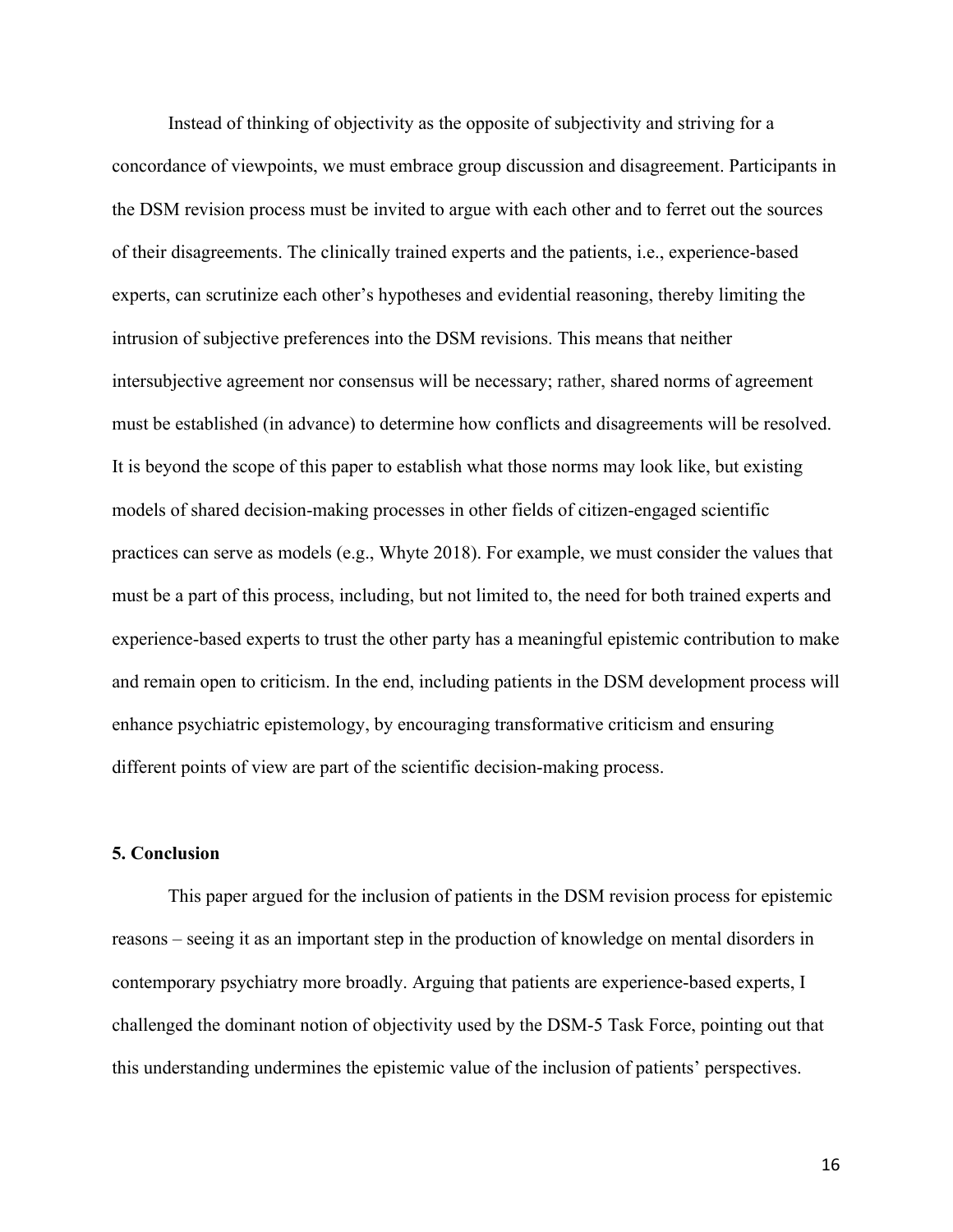Drawing on insights from feminist philosophy of science, I suggested Participatory Interactive Objectivity is a good fit for DSM revisions in particular and psychiatric epistemology in general.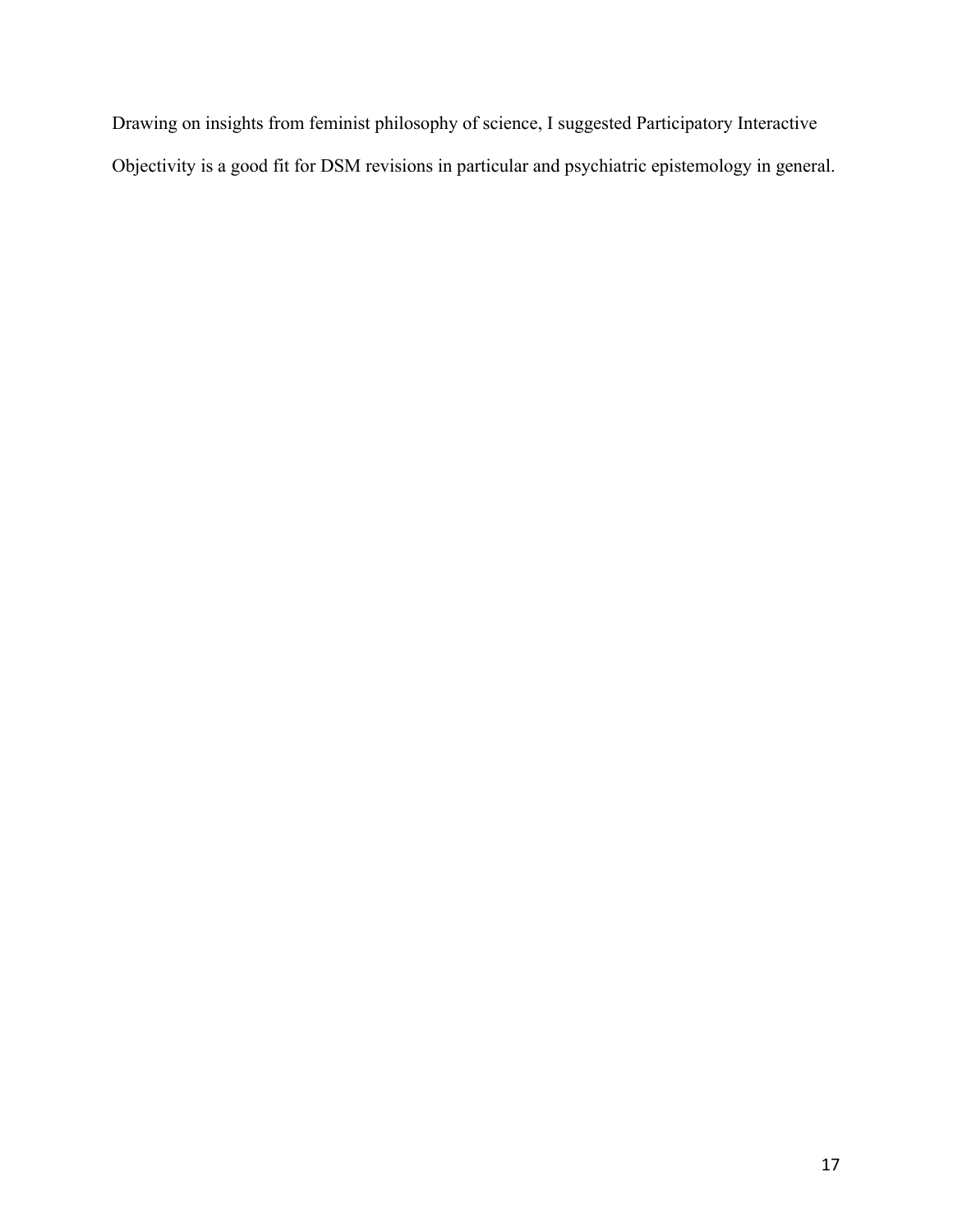## **References**

American Psychiatric Association. 2013. *Diagnostic and Statistical Manual: Mental Disorders*, Fifth Edition. Washington, DC.

American Psychiatric Association. 1994. *Diagnostic and Statistical Manual of Mental Disorders*, Fourth Edition. Washington, DC.

American Psychiatric Association. 1980. *Diagnostic and Statistical Manual: Mental Disorders*, Third Edition. Washington, DC.

American Psychiatric Association. 1968. *Diagnostic and Statistical Manual of Mental Disorders*, Second Edition. Washington, DC.

American Psychiatric Association. 1952. *Diagnostic and Statistical Manual: Mental Disorders*, First Edition. Washington, DC.

Bueter, Anke. 2021. "Public Epistemic Trustworthiness and the Integration of Patients in Psychiatric Classification." *Synthese* 198 (Suppl 19), 4711-4729.

Collins, H.M., and Robert Evans. 2002. "The Third Wave of Science Studies: Studies of Expertise and Experience." *Social Studies of Science* 32/2, 235–296.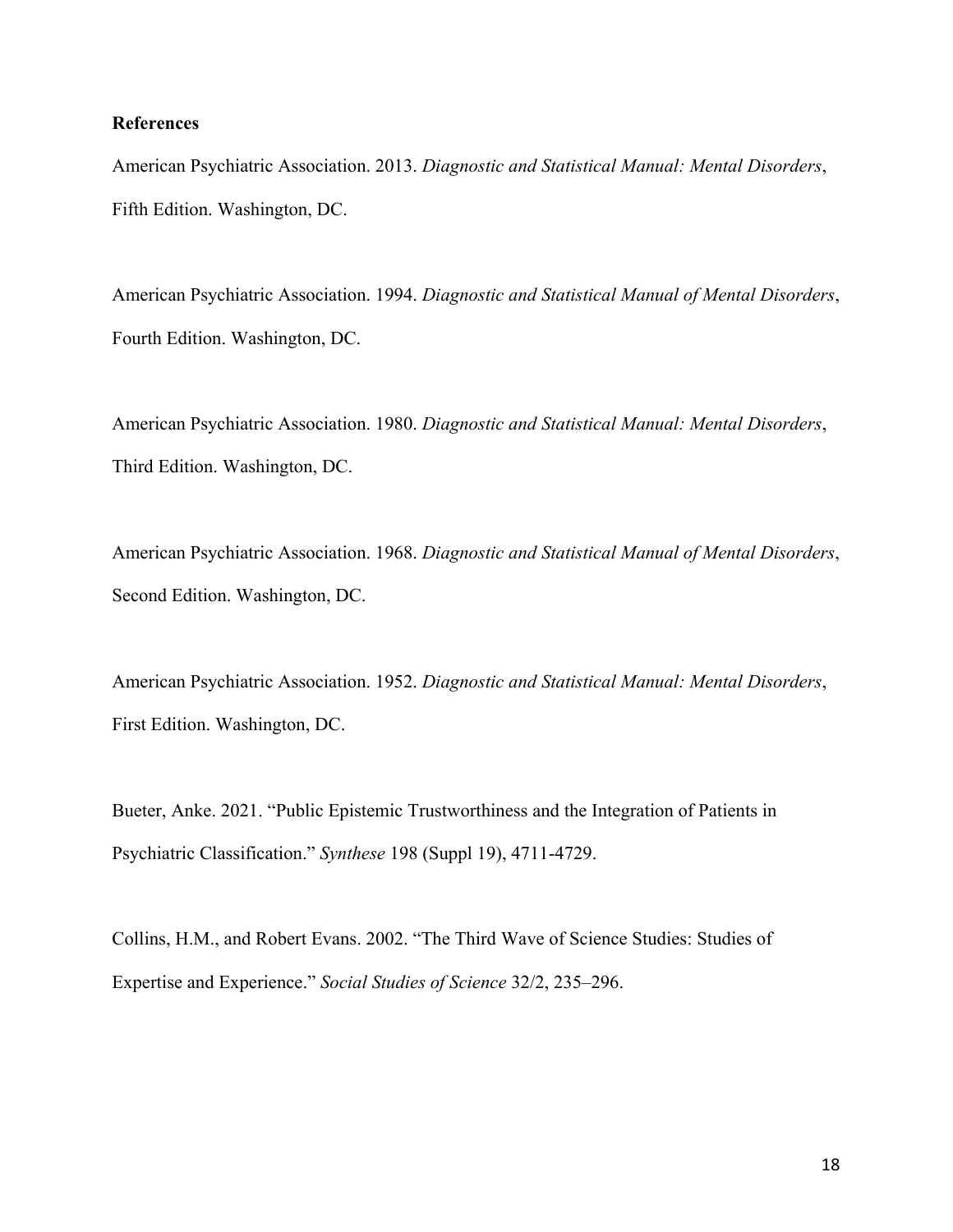Douglas, Heather. 2004. "The Irreducible Complexity of Objectivity." *Synthese,* Vol. 138, No. 3, 453-473.

Flanagan, Elizabeth, H., Larry Davidson, and John S. Strauss. 2010. "The Need for Patient-Subjective Data in the DSM and the ICD." *Psychiatry*, 73(4):297-307.

Gagné-Julien, Anne-Marie. 2021. "Towards a Socially Constructed and Objective Concept of Mental Disorder." *Synthese* 198, 9401–9426.

Grinker, Robert. 2010. "In Retrospect: The Five Lives of the Psychiatry Manual." *Nature* 468, 168–169.

Hacking, In. 1995. "The Looping Effects of Human Kinds." In D. Sperber, D. Premack, & A. J. Premack (Eds.), *Causal cognition: A multidisciplinary debate* (351–394). Oxford University Press.

Longino, Helen. 1990. *Science as Social Knowledge: Values and Objectivity in Scientific Inquiry*, Princeton: Princeton University Press.

Parnas, Jopseph, and M.G. Henriksen. 2014. "Disordered Self in the Schizophrenia Spectrum: A Clinical and Research Perspective. *Harvard review of psychiatry*, *22*(5), 251–265.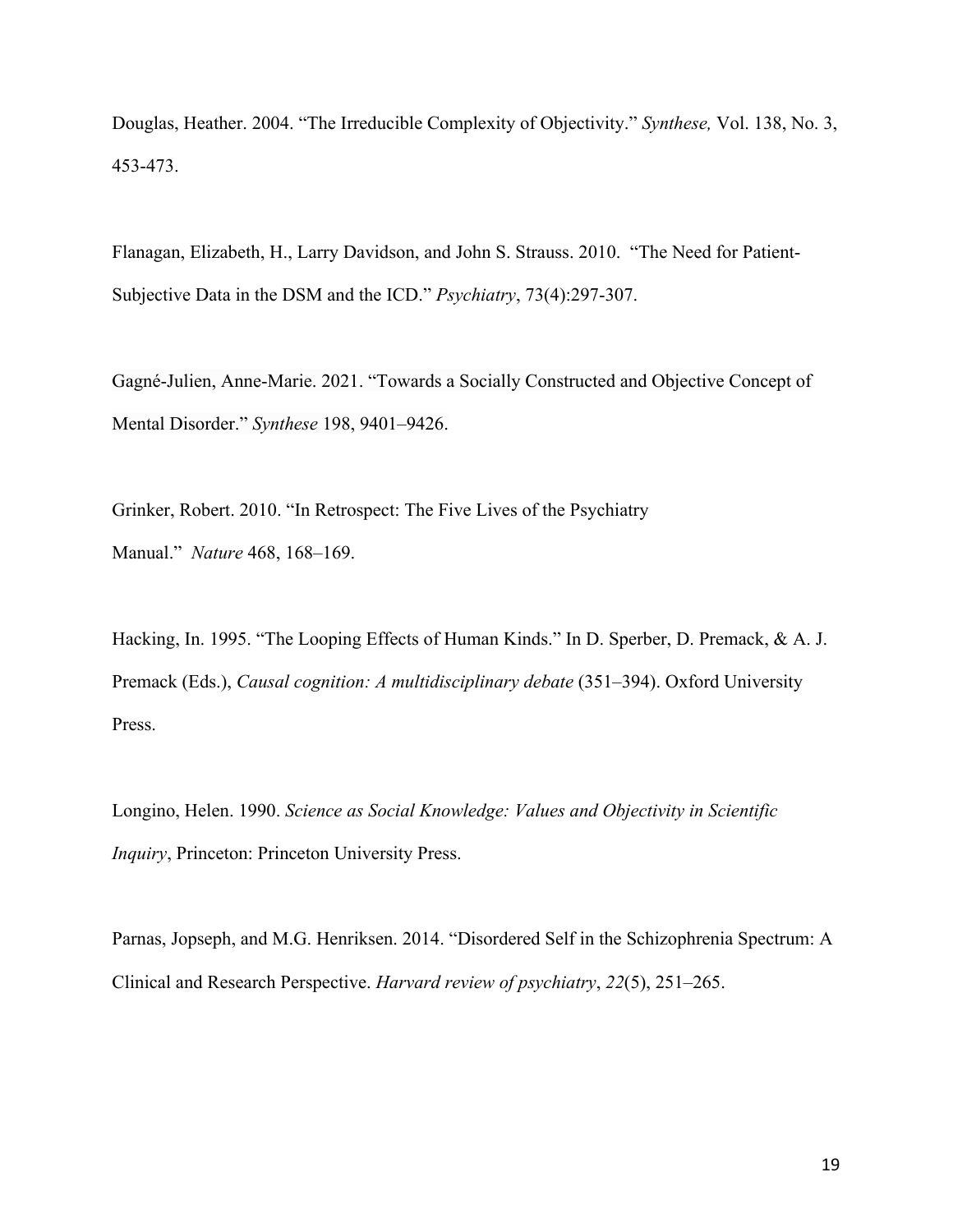Regier, Daniel, A., Emily A. Kuhl, David J. Kupfer, and James P. McNulty. 2010. "Patient Involvement in the Development of DSM-V." *Psychiatry: Interpersonal and Biological Processes*: Vol. 73, No. 4, 308-310.

Sadler, John, Z., and Bill Fulford. 2004. "Should Patients and their Families Contribute to the DSM-5 Process?" *Psychiatric Services* 55, 133-138.

Solomon, Miriam. 2015. *Making Medical Knowledge*, Oxford, UK: Oxford University Press.

Stein, Dan. J., and K.A. Phillips. 2013. "Patient Advocacy and DSM-5." *BMC Medicine* 11, 133.

Tabb, Katherine and, Kenneth F.Schaffner. 2014. "Hempel as a Critic of Bridgman's Operationalism: Lessons for Psychiatry from the History of Science." *Philosophical Issues in Psychiatry III*; Kendler, Ken S. and, Joseph Parnas (eds), Oxford: Oxford University Press.

Tekin, Şerife. 2019. "The Missing Self in Scientific Psychiatry." *Synthese 196* (6): 2197-2215.

Tekin, Şerife, and Simon Outram. 2018. "Overcoming Mental Disorder Stigma: A Short Analysis of Patient Memoirs." *Journal of Evaluation in Clinical Practice*, Volume 24, Issue 5, 1114-1119.